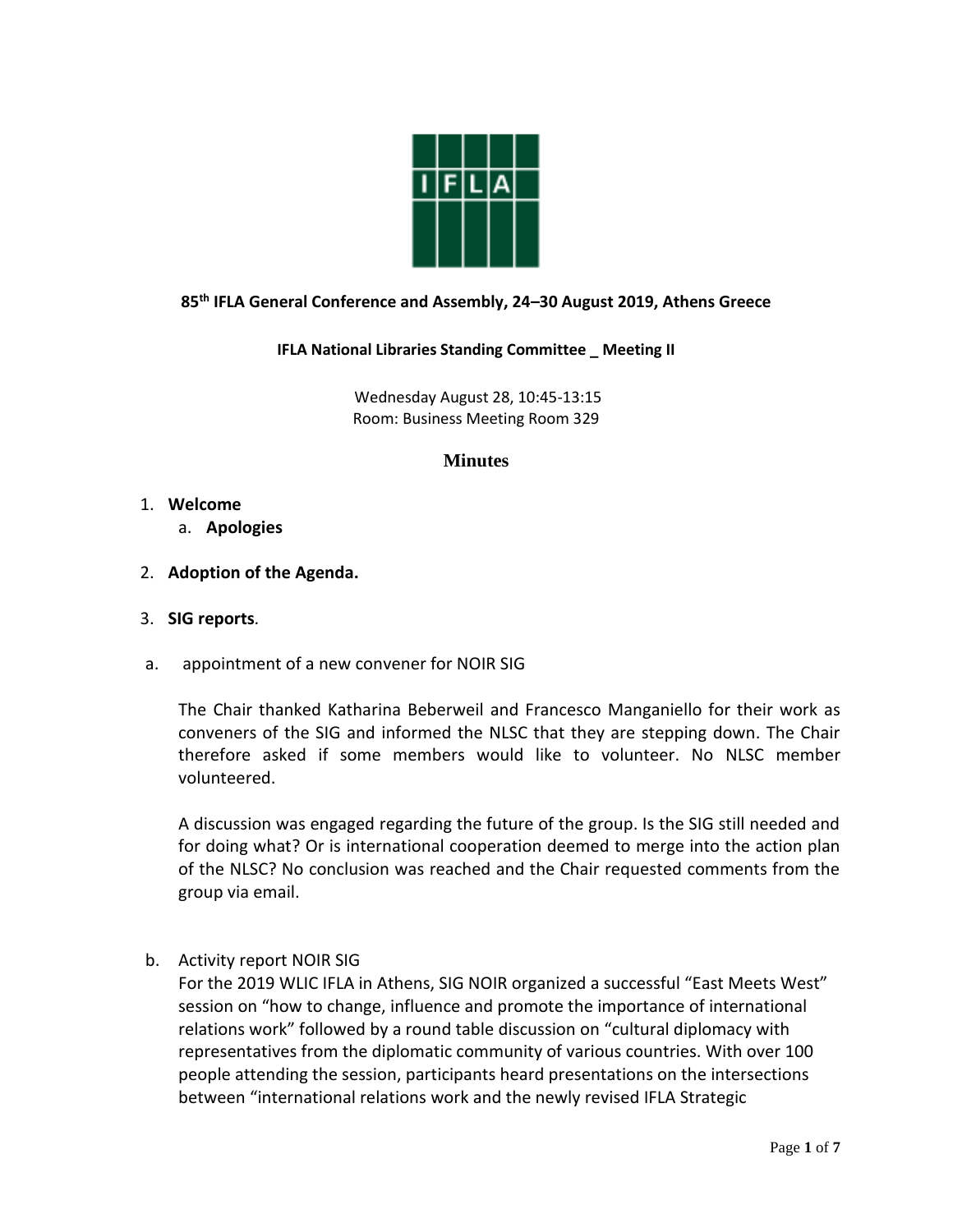Framework", and a case study from Canada on the "the intersections between international relations and cultural diplomacy". The session concluded with a panel discussion on the "intersections between international relations, engagement and cooperation and cultural diplomacy" with representatives from diplomatic communities in Canada, Qatar, Germany, Russia and South Africa.

- c. Planning report NOIR SIG. In the absence of a new SIG NOIR convener, a full on review of the current (and potentially future function) of the SIG NOIR will be undertaken by the NLSCII.
- d. Future of NILP SIG: report from the convener

Winston Roberts gave an update on NILP SIG, detailing some of the 8-year history of the SIG, which focused on holding a substantial open session at each annual congress (see the presentations on the NILP SIG page on the IFLA website). He will be stepping down to concentrate on WLIC 2022 National Committee work. He shared that presently, judging by the NILP presentations, there seems to be no country with a completely integrated library and information policy that works across all government departments e.g. culture, development, digital etc. He suggested that the work of the SIG be integrated into IFLA's overall work, or integrated back into the NLSC's work. His recommendation was that the SIG be closed down as a result.

The Chair thanked Winston Roberts for the work he has done as convener of the SIG.

- 4. **Report from the Open session.** Not discussed Open Session after the SCII meeting.
- 5. **Report from the special interest group meetings** no held meetings.

# 6. **Report from the CDNL, including report on the session based on the NL questionnaire 'Library missions' - Guy Berthiaume and Isabelle Nyffenegger**

Guy Berthiaume reported back from the CDNL meeting and shared that he communicated the change in the leadership of the NLSC. He reported back on the program at CDNL which focused on discussion and engagement between participants. The focus of discussions was how to engage youth in the future work of national libraries.

The Chair talked about the process that began in 2015 to understand the differences in National Library missions. A survey was carried out. An analysis of the survey results was provided by Irène Bastard (BnF), on request of Geneviève Clavel, NLSC secretary and shared with colleagues from Netherlands (KB), who have been involved in conduction the survey, as well as Kristel Veimann. The question was what could be done with the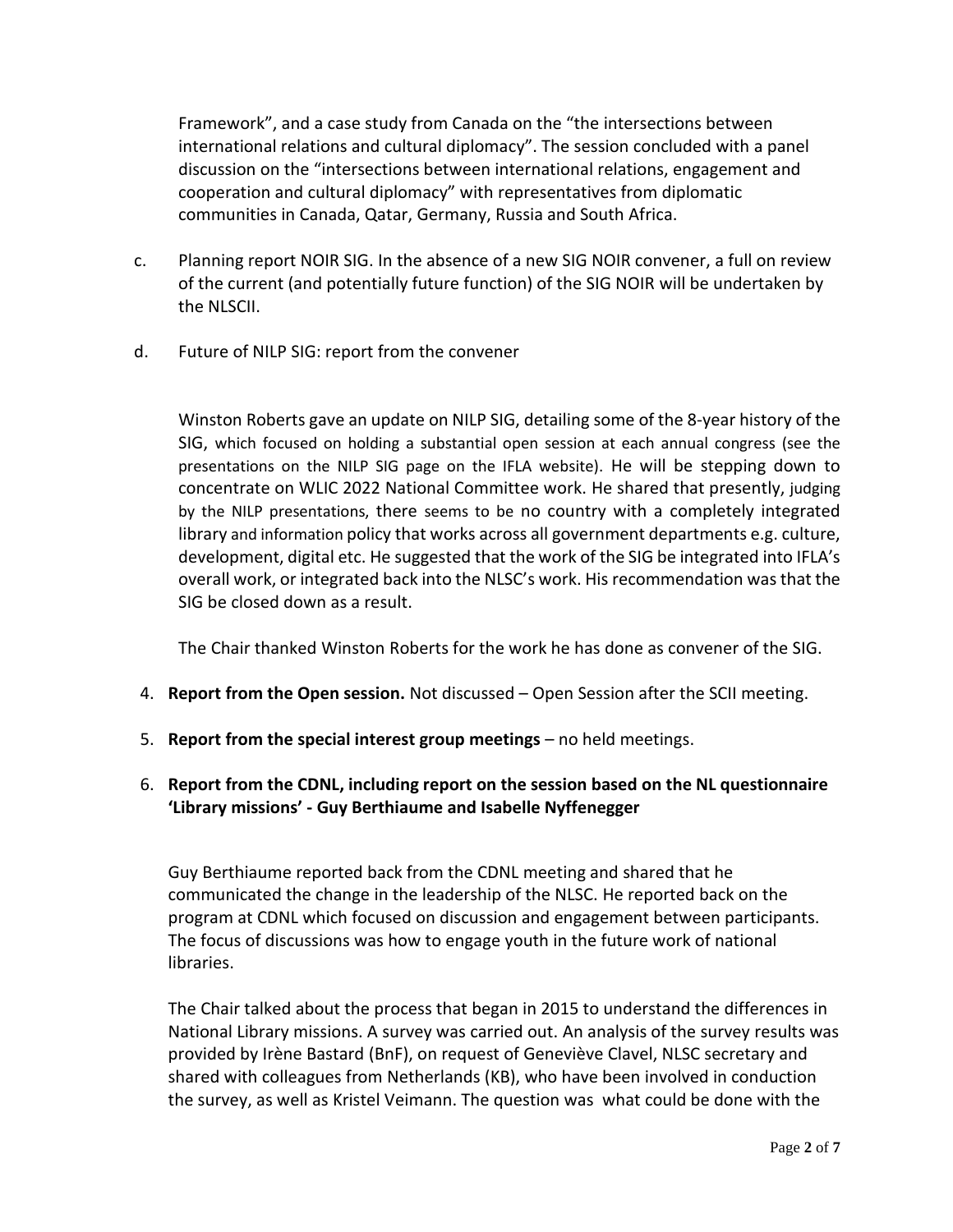results. Irene Bastard (BnF) demonstrated the results of an experimentation made at the CDNL GA to visualize profiles of national libraries. The results show that it is difficult to identify commonalities. Some visualization was possible however, which showed how NL identified themselves in terms of levels of activity. She proposed to identify common topics from the experimentation, conduct a new survey based on these topics and then formalize use cases out them in two years to be hosted on a wiki or equivalent tool

In discussion, Guy Berthiaume asked for first impressions of the survey results. Irene Bastard reported that at first glance it looked like it would be quite hard to define the topics. She clarified for Guy Berthiaume that the 'Bonus subject' addressed in the survey was there to enable participants to add in a topic that the survey may have missed out.

The Chair thanked Irene Bastard and asked the Committee to authorize the continuation of this work under the new Action Plan, for two years. Kristel Veimann, Sophie Vandepontseele and Huism Tan volunteered to work on the next steps of the project.

# 7. **Report on the Digital Unification Working Group – Isabelle Nyffenegger**

The Chair reported on the history of this working group and gave a timeline. He reminds that the WG was created to contribute to the implementation of the 2015 UNESCO recommendation on preservation of documentary heritage and IFLA key initiative 3.2. Guy Berthiaume chaired the group from 2017 and Isabelle Nyffenegger from 2018. Two main deliverables were carried out: case studies online, and publishing guidelines for anyone who want to undertake a digital unification project.

A survey was used to collect case studies: 18 projects from 22 institutions representing 50 countries worldwide. Analysis showed that projects had three objectives: gather documents produced by the same cultural, linguistic or religious community; gather and enhance documents produced as part of a story shared by several countries; or digitally rebuild a document or collection. Case studies are now on the website, each with photo and description[: https://www.ifla.org/publications/node/92333?og=7607](https://www.ifla.org/publications/node/92333?og=7607)

Regarding digital unification guidelines, the Chair worked with Kristian Jensen from the British Library. Guidelines help with the definition of a project, managing, and finalizing it. Multiple answers are shared for each step, so it is not a norm-setting process, more one that gives an idea of how colleagues have done the work. Guidelines and further information are available on the IFLA website: [www.ifla.org/publications/node/92435](http://www.ifla.org/publications/node/92435)

The working group is now closed. The Chair asked that the Committee take work of the working group under the umbrella of the National libraries section, and the Committee agreed. The Chair and the BnF will continue to grow the work and maintain the materials. The Chair asked the Committee to agree that UNESCO were contacted and asked to use the guidelines as a tool to implement the 2015 recommendation.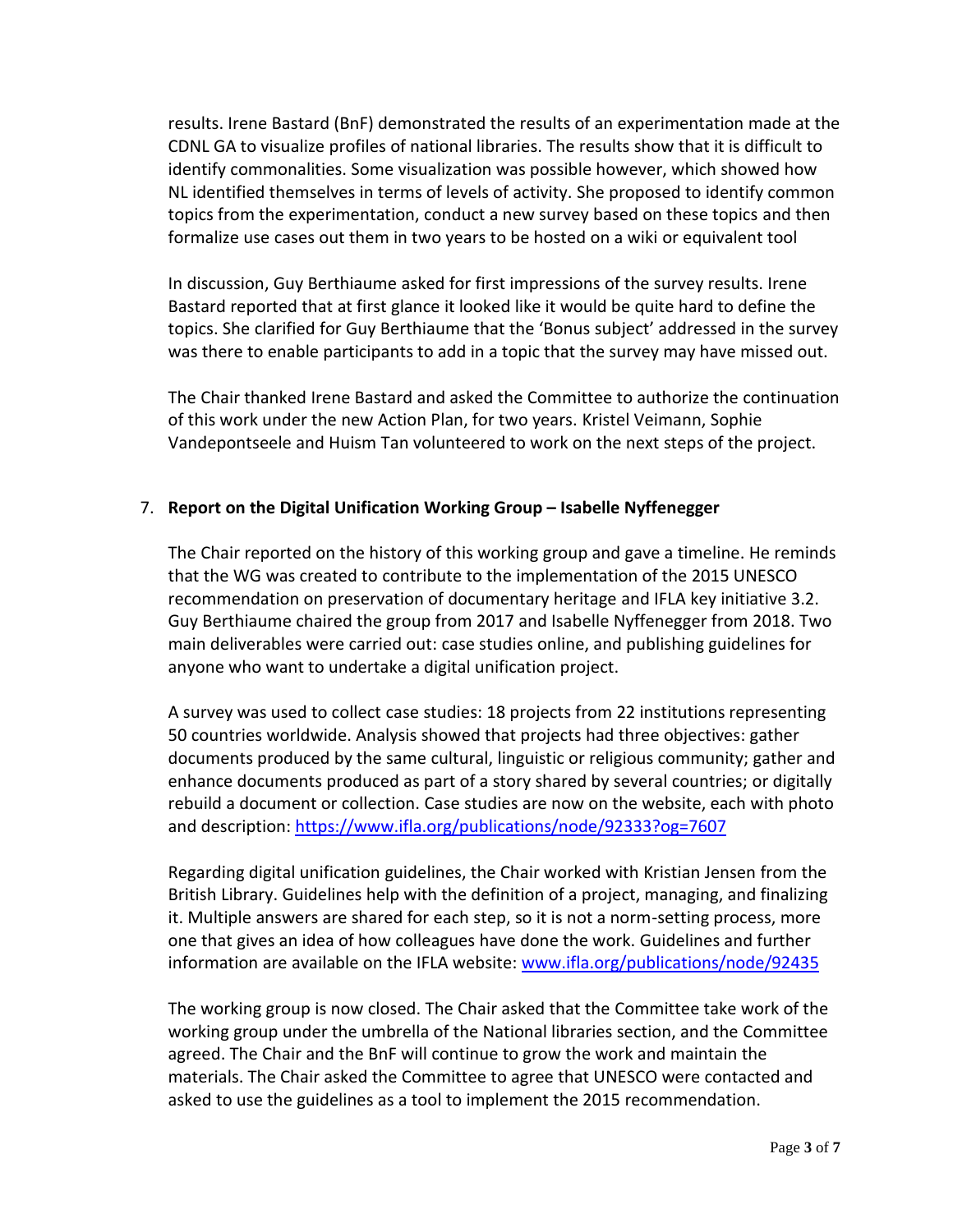It was agreed to contact IFLA HQ to make sure the materials are properly promoted on the website and added to news.

The National Libraries section was not a member of IFLA's Cultural Heritage Programme Advisory Committee but an invitation for us to join has been sent during WLIC and accepted.

# 8. **Activities and actions for 2020**

Continued communications work was agreed as an action. Stuart Hamilton shared that following the WLIC all mailing lists would be updated to reflect new members' details. Main communication would continue to be through email. The NatLibs mailing list would continue to share a monthly newsletter of national libraries news.

Genevieve Clave-Merrin reminded new Committee members that they must share up to date information when requested by HQ or their details will not be able to be posted on the website due to data protection issues.

Each member of the Committee was recommended to send Stuart Hamilton at least one news item for the monthly newsletter by the 15<sup>th</sup> of each month.

As per the Chair's earlier recommendations, the development of an on line tool to visualize library missions and activities was agreed as an action, along with the continuation of the work on digital reunification.

Guy Berthiaume suggested that the future of SIG NOIR should be an action item. The Committee agreed.

Continued and closer cooperation with CDNL was agreed as an action. "Midterm meeting" with the SC officers and CDNL chairs is desirable.

As settled on SCI meeting and on point 10 "Any other business" the observation of how national libraries implement the ISO 21248 standard was taken into the action plan.

Liisa Savolainen reminded that according the IFLA Action Plan guidelines each Action should have described outputs (countable) and outcomes (influence on your audience).

Francesco Manganiello would help the Chair, Liisa Savolainen and Stuart Hamilton to prepare the Action Plan for IFLA.

# 9. **National Library Section´s program at IFLA 2020**

#### **Report from planning group**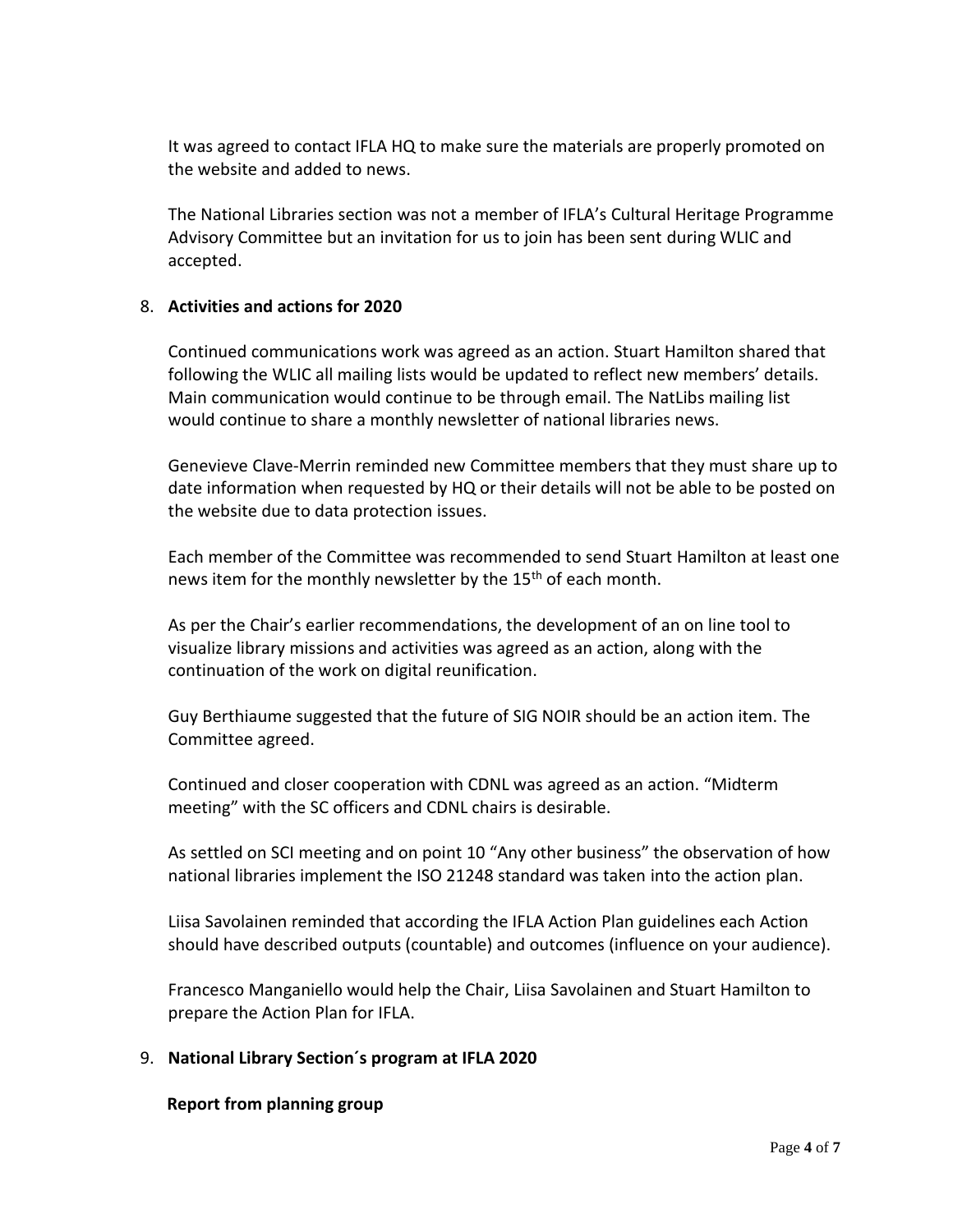Liisa Savolainen reported back on planning for the open session at WLIC 2020. Discussions focused around legal deposit as it is a task of national libraries – no one else is doing it. A working title of 'The Future of Legal Deposit in a Globalized World: National Libraries and National Collections' was suggested. Potential cooperation with CLM was mooted. An approach with a mix of presentation and skillfully moderated discussion was suggested.

The Committee discussed the proposal. Mark Sweeney shared that the issue was highly timely for the Library of Congress and supported it. Lars Ilshammar agreed on the importance of the topic but noted that the programme needed to consider alternative options for legal deposit in the digital world. Other committee members suggested that the relationship between legal deposit and web harvesting would also be worth considering. What about national bibliography in this environment? What about selfpublished material? In some countries where legal deposit does not exist, what would be our advice for those considering it? How does the trust relationship with publishers work when you're moving from legally deposited print materials to digital? Are we being too conservative in our approach, in order not to provoke publishers?

There was general agreement on the topic and an agreement to proceed.

Huism Tan shared that the Rare Books Section has approached the Committee to work together on a session on exhibitions. The Committee agreed to pursue this as an additional option.

#### **SIG programmes**

There wasn't any discussion about the SIG programmes as the NILP SIG was closed and the future of the NOIR SIG was left for further discussions.

# 10. **Any other business**

# **ISO standard 21248 Quality assessment for national libraries**

There was some discussion around the implementation of ISO standards from committee members from Germany and Estonia. ISO standard is a good benchmarking tool between national libraries. So the implementation of the standard in different libraries can also lead to practical results. It was agreed that something along these lines should be added to the action plan, and that Renate Gömpel would draft a description of what we would look at.

Genevieve Clave-Merrin reminded the Committee of a session about engaging with the Professional Committee and the reform of governance process. Liisa Savolainen and Huism Tan will attend.

# **SC Members attending**

Chair: Isabelle Nyffenegger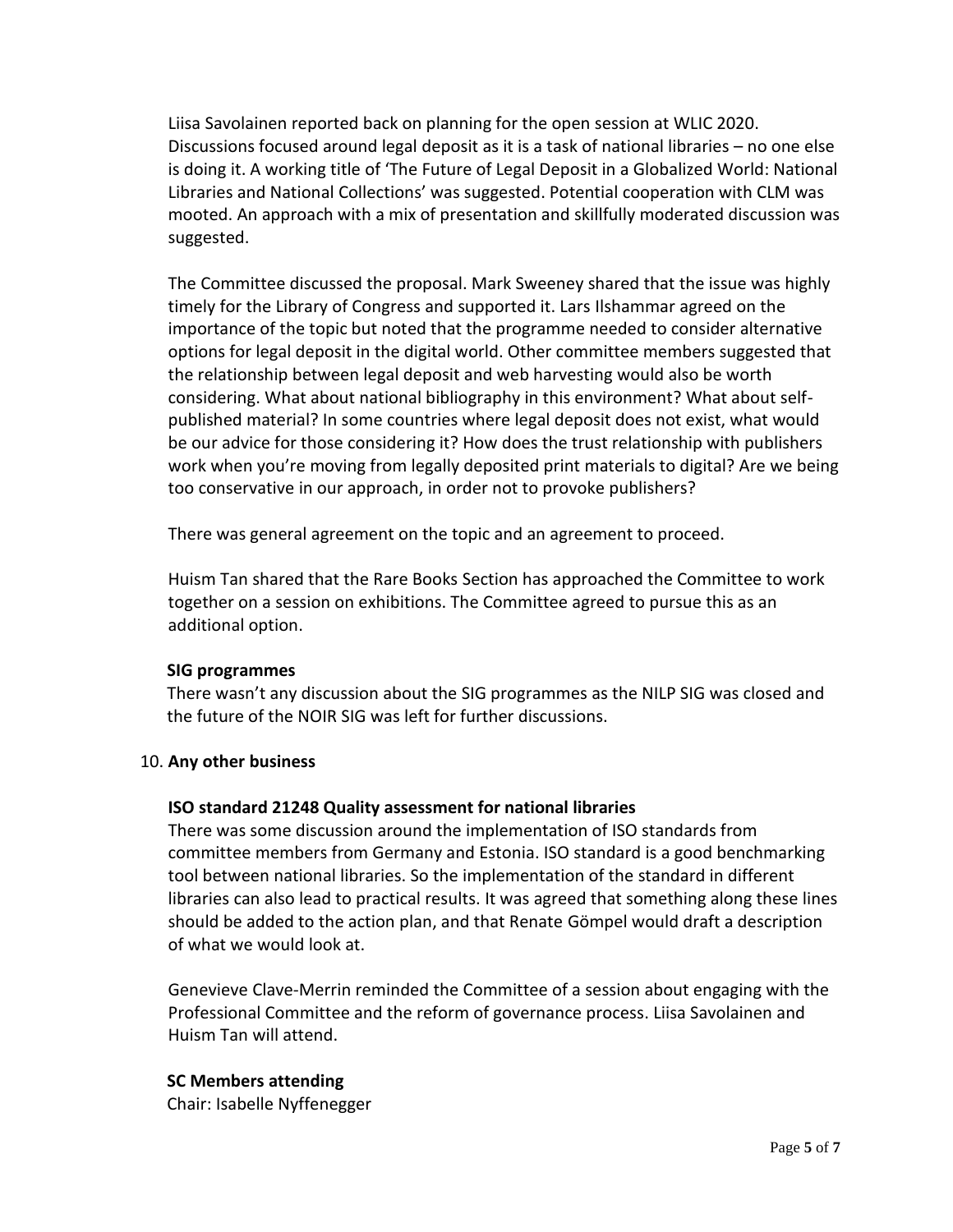Secretary: Liisa Savolainen Information Officer: Stuart Hamilton **SC Members** Nafisah Ahmad Elsa Barber Gerard Bouwmeester Renate Gömpel Lars Ilshammar Katarina Kristofova Francesco Manganiello Juok Park Winston Roberts Katarzyna Slaska Mark Sweeney Huism Tan Sophie Vandepontseele Kristel Veimann

#### **SIG Convener**

#### **Corresponding Members**

Melita Ambrozic

#### **Observers**

Masaki Aihara Jawhara Al Abdulla Basse Anais Joaquim M. Andrade Hesham Azmi Irene Bastard Maria M. Brenes Guy Berthiaume Genevieve Clavel -Merrin Maureen Clapperton Irina Gayshun Franck Hurinville Ingibjörg Steinung Sverrisdottir Kiti Vilkki -Eriksson Martyn Wade

#### **Not attending**

Angela Maria Monteiro Bettencourt Quan Rao Hajer Sahli